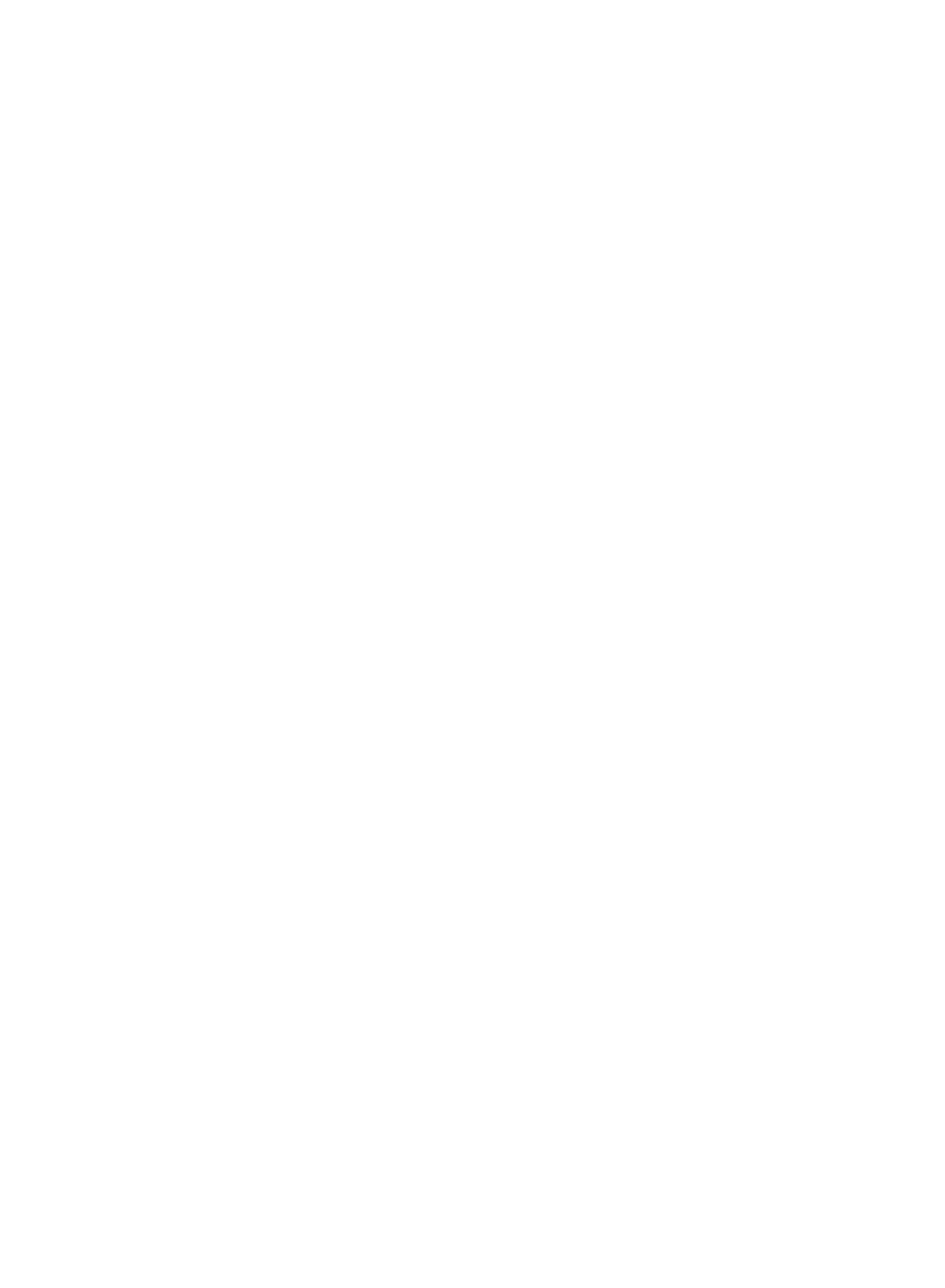### **CHAPTER 66**

#### EVIDENCE (PROCEEDINGS IN OTHER JURISDICTIONS)

**Act to make new provision for enabling the Supreme Court to assist in obtaining evidence required for the purposes of civil proceedings in other jurisdictions; to extend the Powers of the Court to issue process for securing the attendance of witnesses; and for connected purposes.** 

*14 of 2000 33 of 2000 42 of 2000* 

*[Assent 27th June, 2000] [Commencement 18th August, 2000]* 

1. This Act may be cited as the Evidence Short title. (Proceedings in Other Jurisdictions) Act, 2000.

- **2.** (1) In this Act —
- "civil proceedings", in relation to the requesting court, means proceedings in any civil or commercial matter;

"Court" means the Supreme Court;

- "property" includes any land, chattel or other corporeal property of any description;
- "request" includes any commission, order or other process issued by or on behalf of the requesting court.

(2) Nothing in this Act shall be construed as enabling the Court to make an order that is binding on the Crown or on any person in his capacity as an officer or servant of the Crown.

**3.** (1) Application may be made to the Supreme Court by or on behalf of a court or tribunal ("the requesting court") exercising jurisdiction in a country or territory outside The Bahamas for an order for evidence to be obtained in The Bahamas.

(2) On receipt of an application under subsection (1), the Registrar shall send the document to the Attorney-General and the Attorney-General shall make an application to the Supreme Court for an order and take such other steps as may be necessary to give effect to the request.

–––––––––––––––––––––––––––––––––––––––––––––––––––––––––––––––––––––––––––––––

Interpretation.

Application for assistance in obtaining evidence.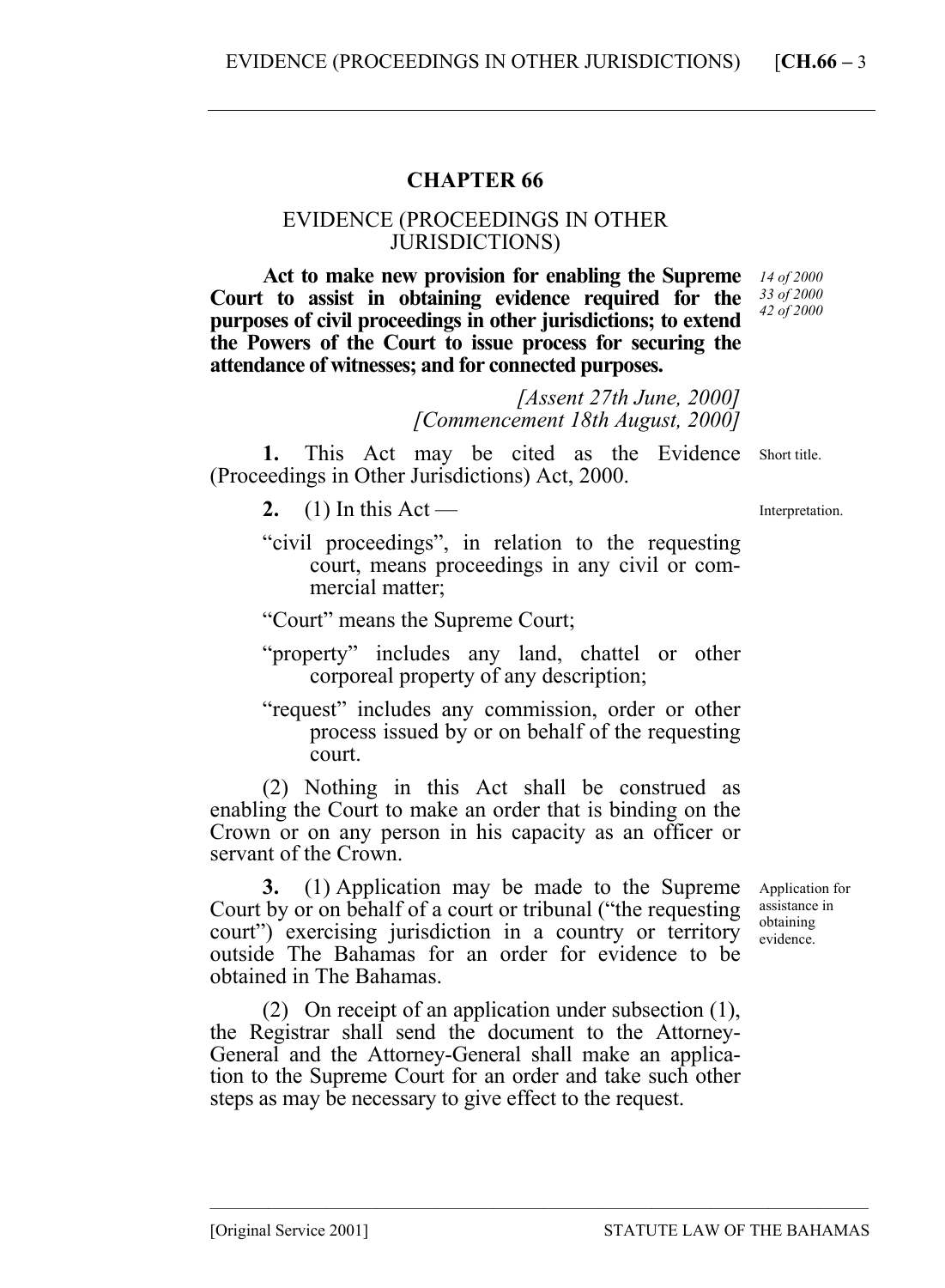### **CH.66 –** 4] EVIDENCE (PROCEEDINGS IN OTHER JURISDICTIONS)

**4.** Where an application is made to the Supreme Court for an order for evidence to be obtained in The Bahamas and the Court is satisfied — (a) that the application is made in pursuance of a request issued by or on behalf of a court or tribunal ("the requesting court") exercising jurisdiction in a country or territory outside The Bahamas; and (b) that the evidence to which the application relates is to be obtained for the purposes of civil proceedings which either have been instituted before the requesting court or whose institution before that court is contemplated and for which investigations have commenced, the Court shall have the powers conferred on it by the following provisions of this Act. Application to the Supreme Court. *33 of 2000, s. 2.* 

> **5.** (1) Subject to the provisions of this section, the Court shall have power, on any such application as is mentioned in section 4, by order to make such provision for obtaining evidence in The Bahamas as may appear to the Court to be appropriate for the purpose of giving effect to the request in pursuance of which the application is made; and any such order may require a person specified therein to take such steps as the Court may consider appropriate for that purpose.

(2) Without prejudice to the generality of subsection (1) but subject to the provisions of this section, an order under this section may, in particular, make provision —

- (a) for the examination of witnesses, either orally or in writing;
- (b) for the production of documents;
- (c) for the inspection, photographing, preservation, custody or detention of any property;
- (d) for the taking of samples of any property and the carrying out of any experiments on or with any property;
- (e) for the medical examination of any person;
- (f) without prejudice to paragraph (e), for the taking and testing of samples of blood from any person.

(3) An order under this section shall not require any particular steps to be taken unless they are steps which can be required to be taken by way of obtaining evidence for

Power of Supreme Court to give effect to application.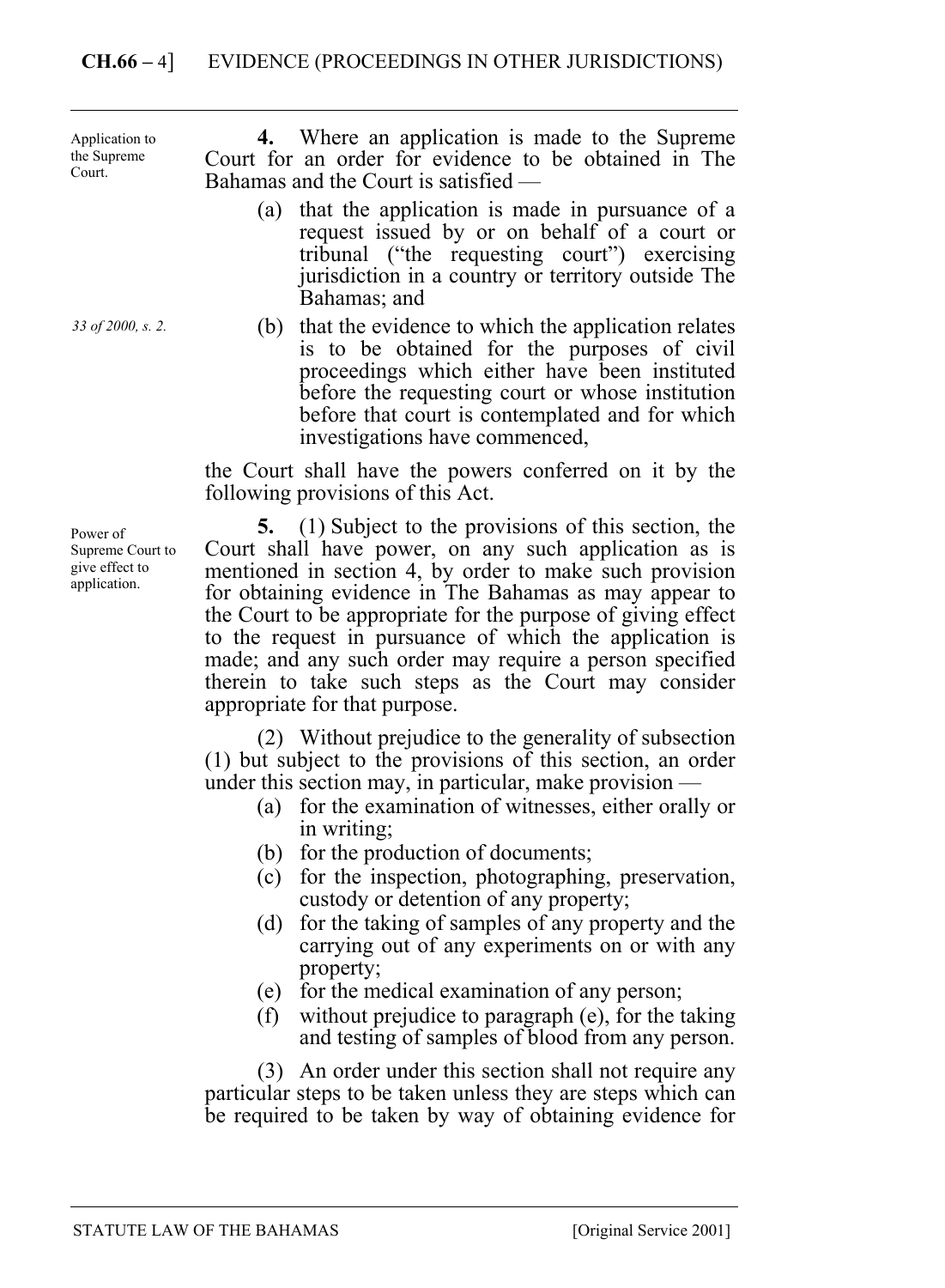the purposes of civil proceedings in the Court (whether or not proceedings of the same description as those to which the application for the order relates); but this subsection shall not preclude the making of an order requiring a person to give testimony (either orally or in writing) otherwise than on oath where this is asked for by the requesting court.

(4) An order under this section shall not require a person —

- (a) to state what documents relevant to the proceedings to which the application for the order relates are or have been in his possession, custody or power; or
- (b) to produce any documents other than particular documents specified in the order as being documents appearing to the Court to be, or likely to be, in his possession, custody or power.

(5) A person who, by virtue of an order under this section, is required to attend at any place shall be entitled at the discretion of the Court to the like conduct money and payment for expenses and loss of time payable by the applicant.

**6.** (1) A person shall not be compelled by virtue of Privilege of an order under section 5 to give any evidence which he could not be compelled to give —

witnesses.

- (a) in civil proceedings in The Bahamas; or
- (b) subject to subsection (2), in civil proceedings in the country or territory in which the requesting court exercises jurisdiction.

(2) Subsection (1)(b) shall not apply unless the claim of the person in question to be exempt from giving the evidence is either —

- (a) supported by a statement contained in the request (whether it is so supported unconditionally or subject to conditions that are fulfilled); or
- (b) conceded by the applicant for the order,

and where such a claim made by any person is not supported or conceded as aforesaid he may (subject to the other provisions of this section) be required to give the evidence to which the claim relates but that evidence shall not be transmitted to the requesting court if that court, on the matter being referred to it, upholds the claim.

–––––––––––––––––––––––––––––––––––––––––––––––––––––––––––––––––––––––––––––––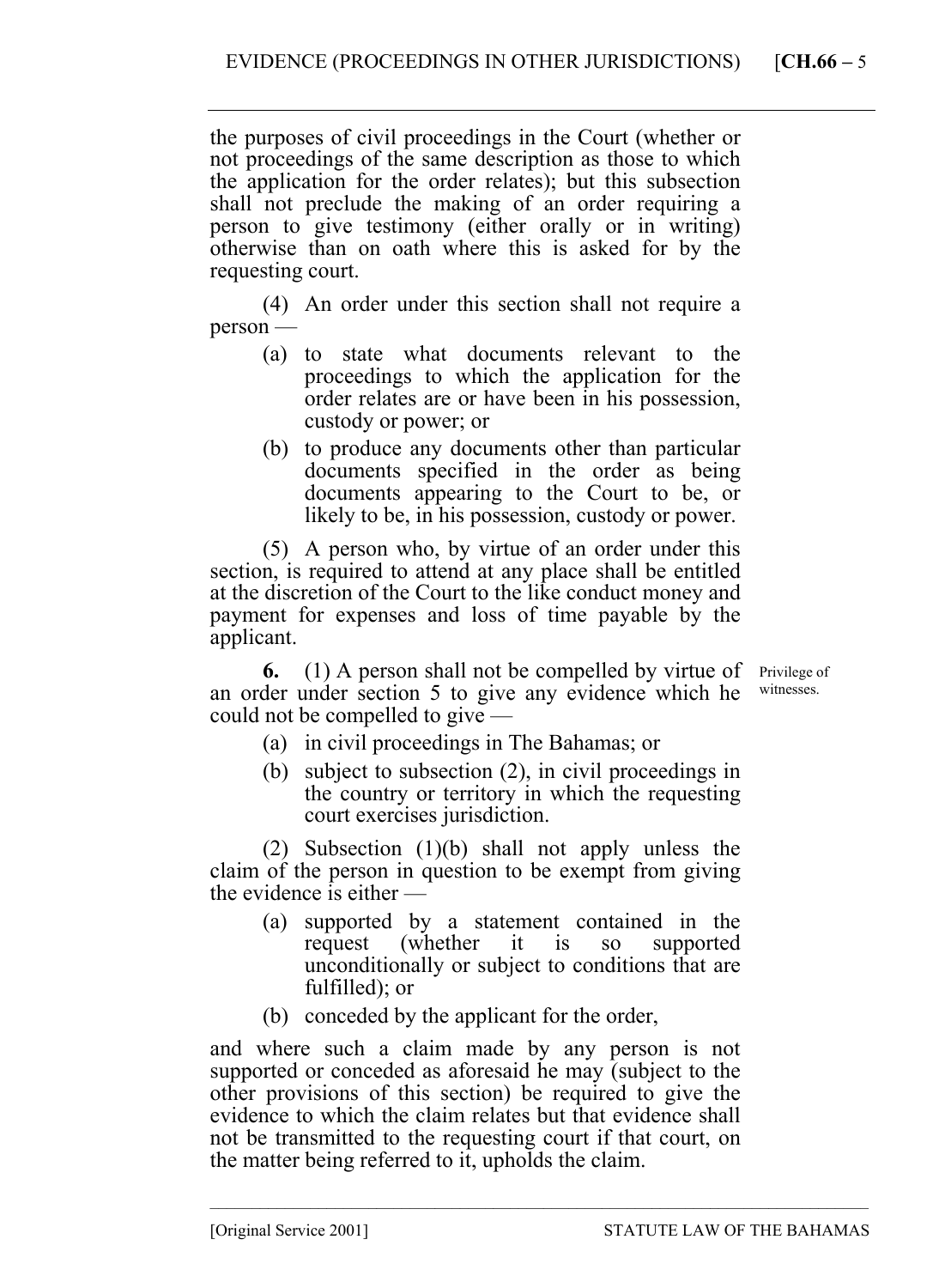(3) Without prejudice to subsection (1), a person shall not be compelled by virtue of an order under section 5 to give any evidence if his doing so would be prejudicial to the security of The Bahamas; and a certificate signed by or on behalf of the Minister of National Security to the effect that it would be so prejudicial for that person to do so shall be conclusive evidence of that fact.

(4) In this section references to giving evidence include references to answering any question and to producing any document and the reference in subsection (2) to the transmission of evidence given by a person shall be construed accordingly.

**7.** (1) The Governor-General may by Order direct that, subject to such exceptions, adaptations or modifications as may be specified in the Order, the provisions of sections 4 to 6 shall have effect in relation to international proceedings of any description specified in the order.

(2) In this section "international proceedings" means proceedings before the International Court of Justice or any other court, tribunal, commission, body or authority (whether consisting of one or more persons) which, in pursuance of any international agreement or any resolution of the General Assembly of the United Nations, exercises any jurisdiction or performs any functions of a judicial nature or by way of arbitration, conciliation or inquiry or is appointed (whether permanently or temporarily) for the purpose of exercising any jurisdiction or performing any such functions.

**8.** (1) The power to make rules of court under section 76 of the Supreme Court Act, 1996 shall include power to make rules of court —

- (a) as to the manner in which any such application as is mentioned in section 4 is to be made;
- (b) subject to the provisions of this Act, as to the. circumstances in which an order can be made under section 5; and

(c) as to the manner in which any such reference as is mentioned in subsection (2) of section 6 is to be made,

Power of Supreme Court to assist in obtaining evidence for international proceedings.

Rules of court. Ch. 53.